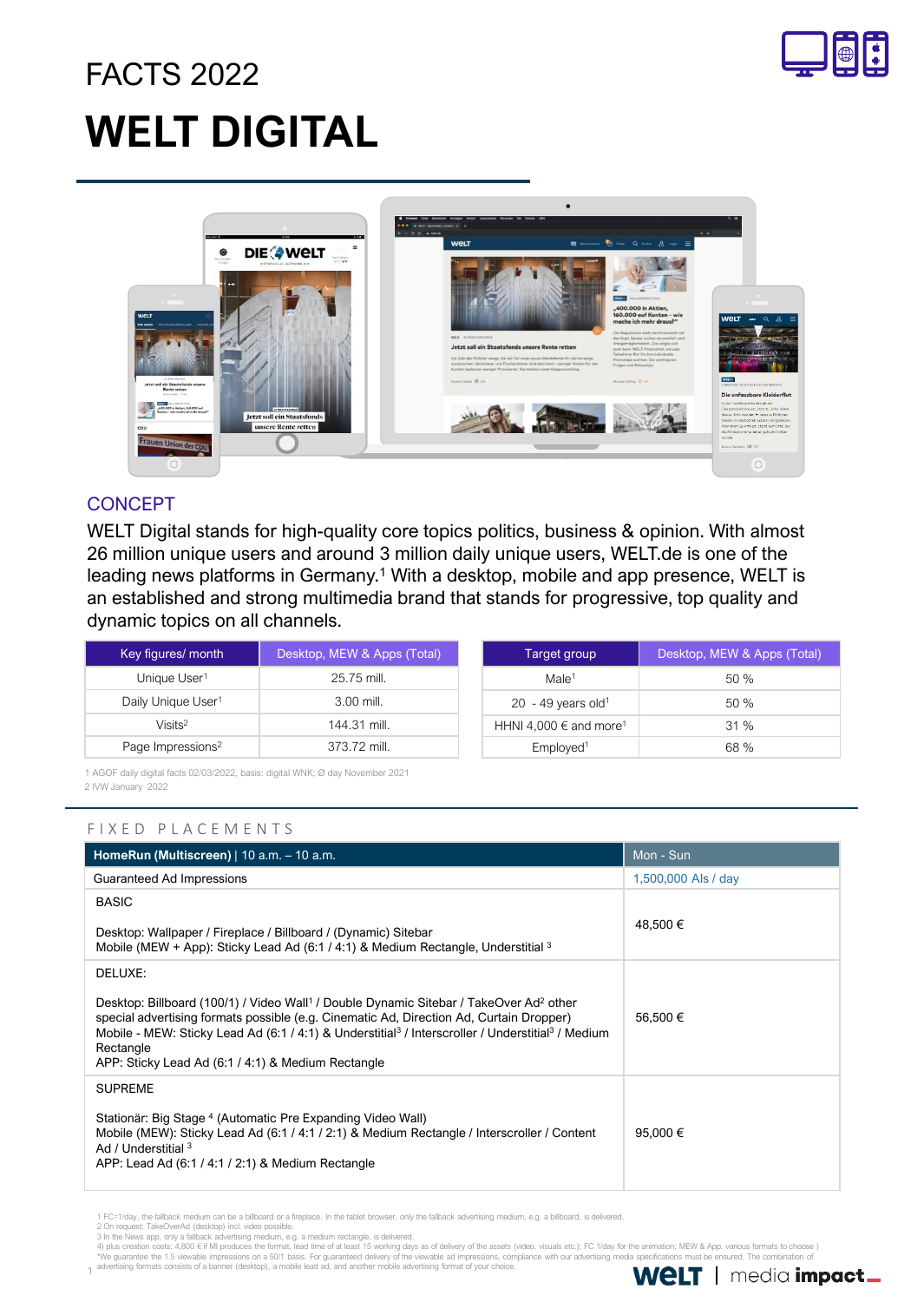

#### F I X E D P L A C E M E N T S

| HomeRun $100/1$   $10$ a.m. - 10 a.m.                  | <b>HomeRun</b> $ $ (Mon – Sun) |
|--------------------------------------------------------|--------------------------------|
| Guaranteed Ad Impressions                              | 1,200,000 Als                  |
| Desktop: Double Dynamic Sitebar (Full Responsive)      |                                |
| Mobile: Lead Ad 2:1 Sticky (stickyness max. 3 seconds) | 64.800 €                       |
| APP: Lead Ad (2:1)                                     |                                |

| <b>WELT Run</b> I 10 a.m. $-$ 10 a.m.                                                                                  | Guarantee / Price |
|------------------------------------------------------------------------------------------------------------------------|-------------------|
| WELT Run: Politics, Economy, Sports, Panorama, Knowledge, Culture                                                      | 2,500,000 Als     |
| Desktop: Wallpaper / Fireplace / Billboard / Double (Dynamic) Sitebar                                                  | 62.500 €          |
| Mobile – MEW: Lead Ad (6:1 / 4:1 / 2:1) & Understitial <sup>1</sup> / Interscroller Ad <sup>1</sup> / Medium Rectangle |                   |

| <b>WELT Run</b> I 10 a.m. - 10 a.m.                                                                                    | Guarantee / Price |
|------------------------------------------------------------------------------------------------------------------------|-------------------|
| WELT Run: Economy, Sports, Panorama, Knowledge, Culture                                                                | 1,500,000 Als     |
| Desktop: Wallpaper / Fireplace / Billboard / Double (Dynamic) Sitebar                                                  | 37.500 €          |
| Mobile – MEW: Lead Ad (6:1 / 4:1 / 2:1) & Understitial <sup>1</sup> / Interscroller Ad <sup>1</sup> / Medium Rectangle |                   |

| <b>HomeRun Advanced (Multiscreen)</b> <sup>2</sup>   10 a.m. $-$ 10 a.m. $+$ one week RoS Click Booster | Mon - Sun             |
|---------------------------------------------------------------------------------------------------------|-----------------------|
| Guaranteed Ad Impressions - HomeRun                                                                     | 1,500,000 / day       |
| Guaranteed clicks - Click Booster                                                                       | 3,000 / day           |
| Advertising formats: Dynamic Sitebar & Mobile Medium Rectangle                                          |                       |
| Total                                                                                                   | 53,900 € <sup>2</sup> |

| HomeRun Programmatic (Multiscreen)   10 a.m. - 10 a.m.                                                                                              | Mon - Sun                       |
|-----------------------------------------------------------------------------------------------------------------------------------------------------|---------------------------------|
| <b>BASIC</b><br>Desktop: Wallpaper / Fireplace / Billboard / (Dynamic) Sitebar<br>Mobile (MEW + App): Sticky Lead Ad $(4:1/6:1)$ & Medium Rectangle | <b>Gross CPM</b><br>$33.95 \in$ |
| <b>DELUXE</b>                                                                                                                                       |                                 |
| Desktop: Understitial / Video Wall <sup>4</sup> / Double Dynamic Sitebar / TakeOver Ad <sup>3</sup> / other special<br>advertising formats possible | $39.55 \in$                     |
| Mobile - MEW: Sticky Lead Ad (4:1 / 6:1) & Understitial <sup>1</sup> / Interscroller Ad <sup>1</sup> / Medium Rectangle                             |                                 |
| Mobile - APP: Sticky Lead Ad (4:1 / 6:1) & Medium Rectangle                                                                                         |                                 |

1 In the News app, only a fallback advertising medium, e.g. a medium rectangle, is delivered.<br>2 HomeRun special discount, AR and AE eligible (Click Booster not eligible to special discount, but to AR and AE.<br>3 On request:

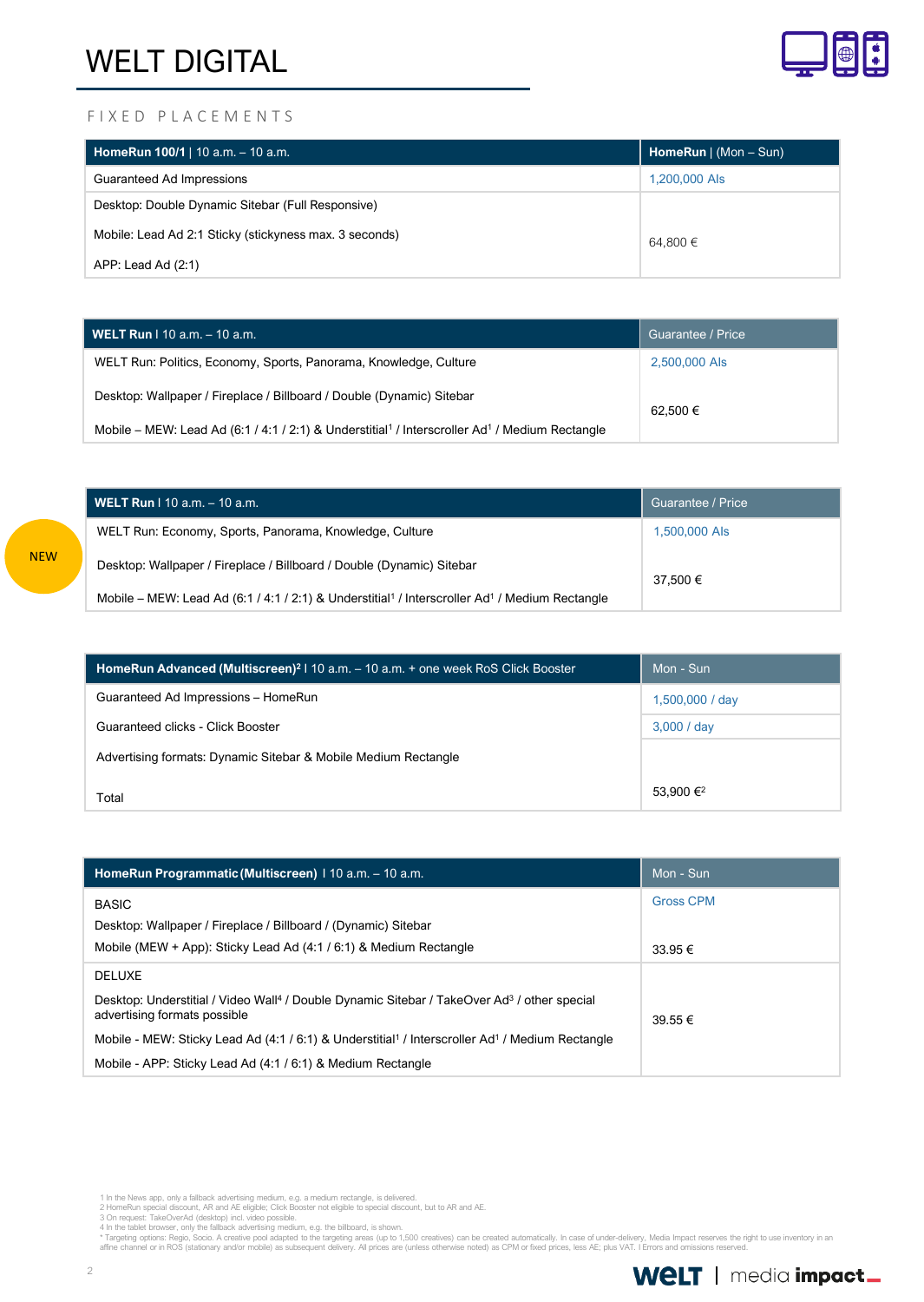

#### F I X E D P L A C E M E N T S

| HomeRun Targeting (Multiscreen)* 110 a.m. - 10 a.m.                                                                                                 | Mon - Sun       |
|-----------------------------------------------------------------------------------------------------------------------------------------------------|-----------------|
| Guaranteed Ad Impressions                                                                                                                           | 1,500,000 / day |
| <b>BASIC</b><br>Desktop: Wallpaper / Fireplace / Billboard / (Dynamic) Sitebar<br>Mobile (MEW + App): Sticky Lead Ad (4:1 / 6:1) & Medium Rectangle | 63,500 €        |
| <b>DELUXE</b>                                                                                                                                       |                 |
| Desktop: Understitial / Video Wall <sup>2</sup> / Double Dynamic Sitebar / TakeOver Ad <sup>3</sup> / other special advertising<br>formats possible |                 |
| Mobile - MEW: Sticky Lead Ad (4:1 / 6:1) & Understitial <sup>4</sup> / Interscroller Ad <sup>4</sup> / Medium Rectangle                             | 71.500 €        |
| Mobile - APP: Sticky Lead Ad (4:1 / 6:1) & Medium Rectangle                                                                                         |                 |

| HomeRun (Multiscreen) + PortalRun (ROS) <sup>1</sup>                                                                               | Guarantee / Price  |
|------------------------------------------------------------------------------------------------------------------------------------|--------------------|
| Homerun advertising formats: see Homerun                                                                                           | 4,000,000 Als/ day |
| Desktop: Wallpaper / Fireplace / Billboard / (Dynamic) Sitebar<br>Mobil (MEW + App): Sticky Lead Ad (4:1 / 6:1) & Medium Rectangle | 129.320 €          |

| <b>First Contact (Multiscreen)</b>                                                                                                                  | Guarantee / Price   |
|-----------------------------------------------------------------------------------------------------------------------------------------------------|---------------------|
| <b>BASIC</b>                                                                                                                                        | 1,000,000 Als / day |
| Desktop: Wallpaper / Fireplace / Billboard / (Dynamic) Sitebar                                                                                      |                     |
| Mobile (MEW + App): Lead Ad (4:1 / 6:1) & Medium Rectangle                                                                                          | 25.000 €            |
| <b>DELUXE</b>                                                                                                                                       | 1,00,000 Als / day  |
| Desktop: Understitial / Video Wall <sup>2</sup> / Double Dynamic Sitebar / TakeOver Ad <sup>3</sup> / other special advertising<br>formats possible |                     |
| Mobile - MEW: Lead Ad (4:1 / 6:1) & Understitial <sup>4</sup> / Interscroller Ad <sup>4</sup> / Medium Rectangle                                    | 37,000 €            |
| Mobile - APP: Medium Rectangle                                                                                                                      |                     |

| Decision-maker Homepage Bundle <sup>5</sup><br>WELT.de, Business Insider, Gründerszene 1 10 a.m. – 10 a.m. / Finanzen.net 1 12 a.m. – 11:59 p.m. | Combination<br>Fixed Price (CPM) |
|--------------------------------------------------------------------------------------------------------------------------------------------------|----------------------------------|
| <b>BASIC</b>                                                                                                                                     | 2,950,000 Als / day              |
| Desktop: Wallpaper / Fireplace / Billboard / (Dynamic) Sitebar                                                                                   |                                  |
| Mobile (MEW + App): Lead Ad $(4:1/6:1)$ & Medium Rectangle                                                                                       |                                  |
|                                                                                                                                                  | 76,200 €                         |
| <b>DELUXE</b>                                                                                                                                    | 2,950,000 Als / day              |
| Desktop - Understitial / Video Wall <sup>2</sup> / Double Dynamic Sitebar / other special advertising formats<br>possible                        |                                  |
| Mobile - MEW: Lead Ad (4:1 / 6:1; optional sticky) & Understitial <sup>4</sup> / Interscroller Ad <sup>4</sup> / Medium<br>Rectangle             | 81,200 €                         |
| Mobile - APP: Lead Ad (4:1 / 6:1; optional sticky) & Medium Rectangle                                                                            |                                  |
| <b>SUPREME</b>                                                                                                                                   | 2.950.000 Als / Day              |
| Desktop: Big Stage <sup>6</sup> (Automatic Pre Expanding Video Wall)                                                                             |                                  |
| Mobile (MEW): Sticky Lead Ad (6:1 / 4:1 / 2:1) & Medium Rectangle / Interscroller / Content Ad /<br>Understitial <sup>4</sup>                    | 150.000 €                        |
| APP: Lead Ad (6:1 / 4:1 / 2:1) & Medium Rectangle                                                                                                |                                  |

<sup>1</sup> There is no exclusivity guarantee for the ROS placement.<br>2 FC=1/day, a billboard or freplace can be left as a fallback. In the tablet browser, only the fallback advertising medium, e.g. the billboard, is delivered.<br>3 On

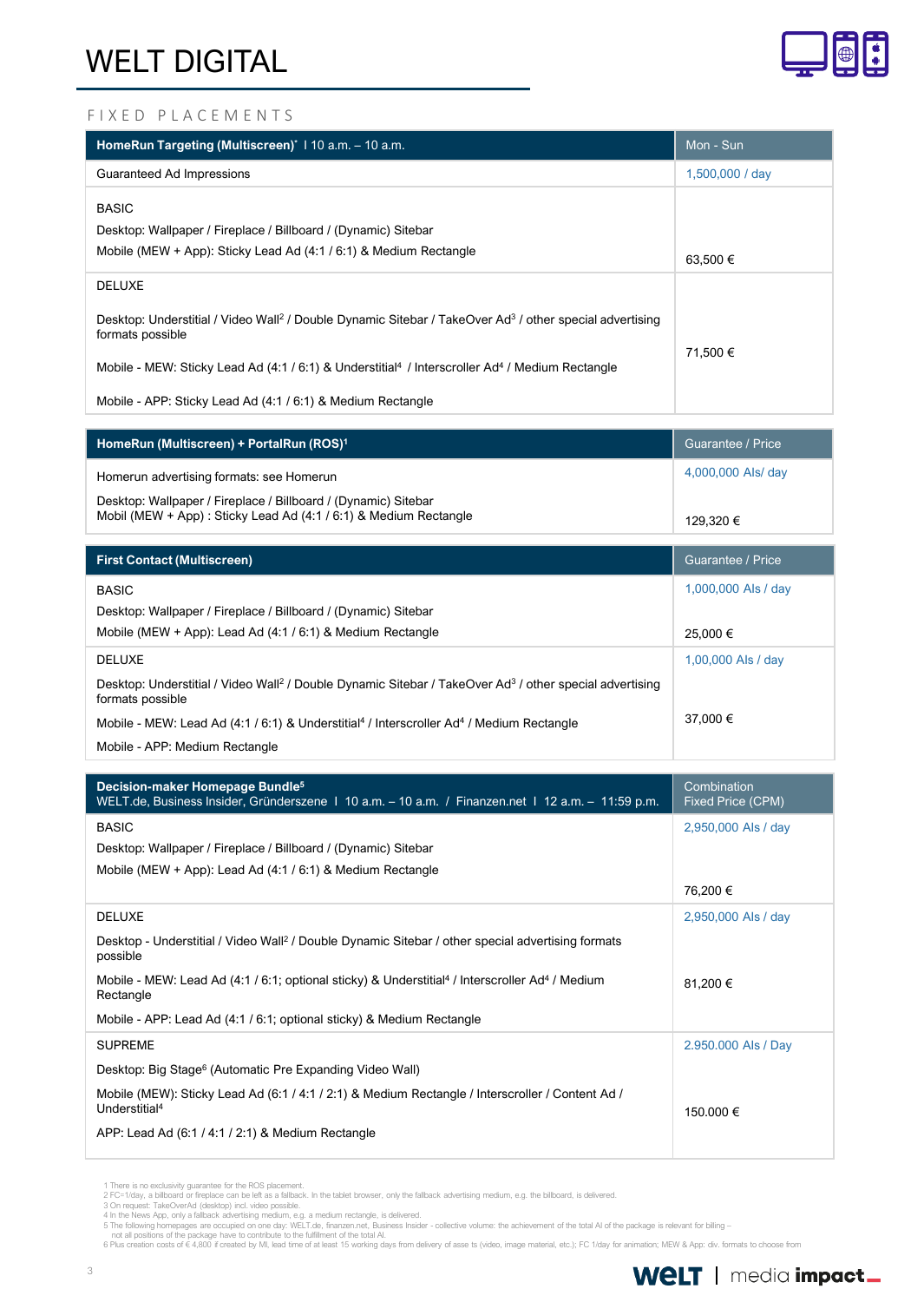

#### B R A N D E D C O N T E N T

| <b>Brand Story and Hub Package WELT</b> | <b>Story Views</b> | Package price Q1-Q31 | Package price Q41,2 |
|-----------------------------------------|--------------------|----------------------|---------------------|
| 4 weeks<br>s                            | 30,000             | 94,500 €             | 99,225 €            |
| $M \mid 4$ weeks                        | 50,000             | 131,000 €            | 137,550 €           |
| L   4-6 weeks                           | 100,000            | 210.000 €            | 220,500 €           |
| <b>Brand Hub</b>   Individual run time  | 125,000            | 273,000 €            | 286,650 €           |

| <b>Brand Story Package ICONIST3</b> | <b>Story Views</b> | Package price |
|-------------------------------------|--------------------|---------------|
| $S$   6 weeks                       | 10.000             | $35,000 \in$  |
| $M \mid 6$ weeks                    | 15,000             | 50,000 €      |

| <b>Product Story and Hub Package WELT</b> | Ad Impressions | <b>Story Views</b> | Package price <sup>4</sup> |
|-------------------------------------------|----------------|--------------------|----------------------------|
| $M \mid 4$ weeks                          | 4,700,000      | 12.000             | 47,000 €                   |
| 4 weeks                                   | 8,400,000      | 23,000             | 70,000 €                   |
| <b>Product Hub</b>   4 weeks              | 9.500.000      | 26,500             | 80,000 €                   |

| <b>Advertorial</b>                                                                                                                 | Ad Impressions | Package price <sup>5</sup> |  |  |
|------------------------------------------------------------------------------------------------------------------------------------|----------------|----------------------------|--|--|
| Package: Multiscreen Medium Rectangle (ROS), Billboard & Content Ad 4:1, Social Media: 2 WELT/ ICONIST Facebook Sponsored<br>Posts |                |                            |  |  |
| WELT   6 weeks                                                                                                                     | 4,000,000      | 25.000 €                   |  |  |
| <b>ICONIST</b>   4 weeks                                                                                                           | 3,600,000      | 20,000 €                   |  |  |

| <b>Content Presenting (Multiscreen)</b>                                                                                 | Ad Impressions                         | <b>CPM</b> |
|-------------------------------------------------------------------------------------------------------------------------|----------------------------------------|------------|
| Recommended runtime 1 month                                                                                             | is determined                          |            |
| Multiscreen: Presenting Package: Billboard <sup>6</sup> , Medium Rectangle, mobile<br>Medium Rectangle, Logointegration | depending on the<br>respective channel | 95.00 €    |

| <b>Podcast Hub Package</b>                                                                                                                                                                                               | Ad Impressions | Page Views | Package price <sup>7</sup>           |  |  |
|--------------------------------------------------------------------------------------------------------------------------------------------------------------------------------------------------------------------------|----------------|------------|--------------------------------------|--|--|
| Stage on WELT.de, where 4-8 stories about your branded podcast are collected depending on the package + player integration.<br>Innovative branding for your advertising message. Guaranteed: Page Views + Ad Impressions |                |            |                                      |  |  |
| S   Small traffic package + stories for your 4 podcast<br>episodes   min. 4 weeks                                                                                                                                        | 6.000.000      | 17.500     | 65.000 €<br>+ 10,000€ creation costs |  |  |
| $M \mid$ Small traffic package + creation of 4 branded<br>podcast episodes + stories on these   min. 4 weeks                                                                                                             | 6,000,000      | 17.500     | 65,000 €<br>+45,000€ creation costs  |  |  |
| Large traffic package + creation of 8 branded podcast<br>L.<br>episodes + stories on these   min. 4 weeks                                                                                                                | 10.700.000     | 35,000     | 105.000 €<br>+80.000€ creation costs |  |  |

1 Plus creation costs: Package S: 8,000€ | Package M: 10,000€ | Package L: 12,000€ | Brand Hub: 25,000€ (Not SR or AE eligible).

2 Q4 price applies to any campaign launched between 10/01 and 12/31<br>3 Plus creation costs: Package M 6,000€ [Package M: 8,000€ (Not SR- or AE-eligible)<br>4 Plus creation costs: Package M 6,000€ [Package M: 8,000€ (Not SR- or

7 Including 4-8 product stories for the respective podcast episode. Creation costs not SR- or AE-eligible. Individual packages (e.g. creation of 4 branded podcast episodes + large traffic package possible on request).

Material for the stories must be available at least 2 weeks before the start of the campaign for advertorials and 2-3 weeks for product stories. For brand stories, the lead time for material delivery must be requested. All

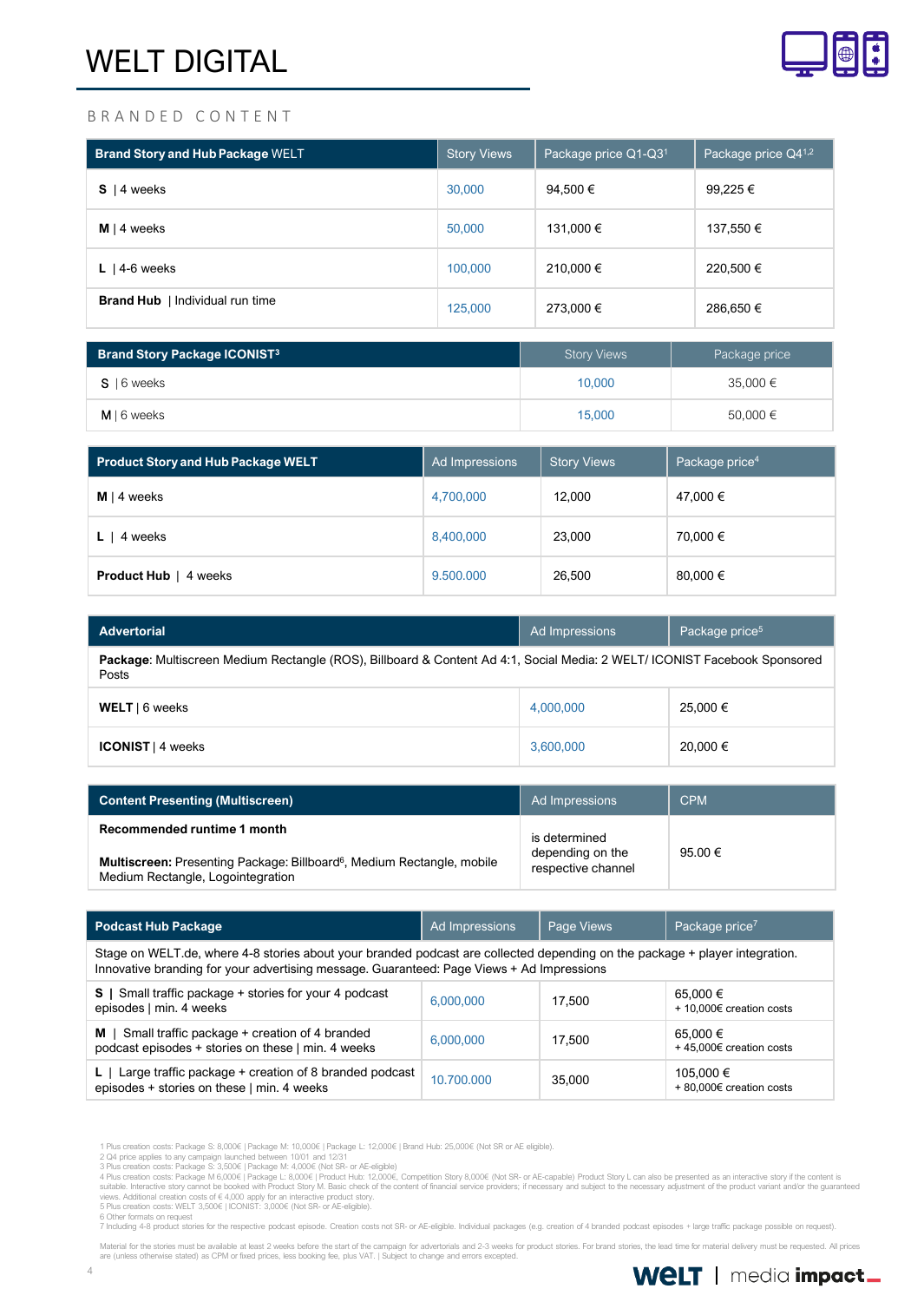

### S O C I A L M E D I A

| <b>Facebook (4 Sponsored Posts)</b> | Fans      | Ad Impressions | Fixed Price <sup>1</sup> |
|-------------------------------------|-----------|----------------|--------------------------|
| WELT                                | 1,000,000 | 1,200,000      | 24,000 €                 |
| <b>ICONIST</b>                      | 99,000    | 400,000        | $8,000 \in$              |

Including targeting of brand fans, location, demographics, interests or behaviour.

| <b>Twitter (4 Promoted Tweets)</b> | Fans      | Ad Impressions | Fixed Price <sup>1</sup> |
|------------------------------------|-----------|----------------|--------------------------|
| WELT                               | 1.400.000 | 500,000        | 17.500 €                 |

Including targeting of brand fans, location, demographics, interests or behaviour.

| <b>Instagram (4 Sponsored Posts)</b> | Fans    | Ad Impressions | Fixed Price <sup>3</sup> |
|--------------------------------------|---------|----------------|--------------------------|
| WELT                                 | 508,000 | 200,000        | 10,000 €                 |
| ICONIST.de                           | 20,300  | 200,000        | 10,000 €                 |
| Icon.magazin                         | 15,600  | 200,000        | 10,000 €                 |

Including targeting of brand fans, location, demographics, interests or behaviour.

| <b>Vertical Story</b>                                                                                                                                                                                                                                     | Ad Impressions | Package price <sup>3</sup> |  |  |
|-----------------------------------------------------------------------------------------------------------------------------------------------------------------------------------------------------------------------------------------------------------|----------------|----------------------------|--|--|
| With full vertical videos or animated images, you can reach a young target group with your story on Snapchat and Instagram. Up to<br>5 story parts including linking to your brand or product story on one of our brands or on your desired landing page. |                |                            |  |  |
| Stand Alone   1-2 weeks                                                                                                                                                                                                                                   | 30,000         | 80,000 €                   |  |  |
| Story Booster   1-2 weeks                                                                                                                                                                                                                                 | 15,000         | 40.000 €                   |  |  |

| Youtube <sup>4</sup>                                              | <b>Subscribers</b> | Monthly range<br>(Video Views) <sup>5</sup> | CPM Bumper Ad up<br>to 6 seconds | CPM PreRoll up to<br>20 seconds |
|-------------------------------------------------------------------|--------------------|---------------------------------------------|----------------------------------|---------------------------------|
| Reach a young audience on our brands' themed channels on YouTube. |                    |                                             |                                  |                                 |
| WELT                                                              | 1.100.000          | ~10.600.000                                 | 65€                              | 85€                             |

| Pinterest Sponsored Post                         | Pinterest<br>Follower | Ad Impressions | Package price <sup>8</sup> |
|--------------------------------------------------|-----------------------|----------------|----------------------------|
| ICONIST   4 weeks Campaign duration <sup>7</sup> | 212,000               | 400,000        | 20,000 €                   |

otherwise stated) as CPM or fixed prices, less AE, plus VAT. | Subject to change and errors excepted.<br>6 Plus creation costs gover and the School (per Snapchat AR Filter: On request (Not SR or AE eligible) - Material for Sn

5 AE, plus VAT. | Changes and errors excepted.



<sup>1</sup> Plus € 800 creative costs (not discount- and AE-eligible) for the advertising formats Classic, Carousel Ad, Video Ad, Slideshow Ad (5 working days in advance). For the Canvas Ad there are 1,890€ creation costs (not<br>disco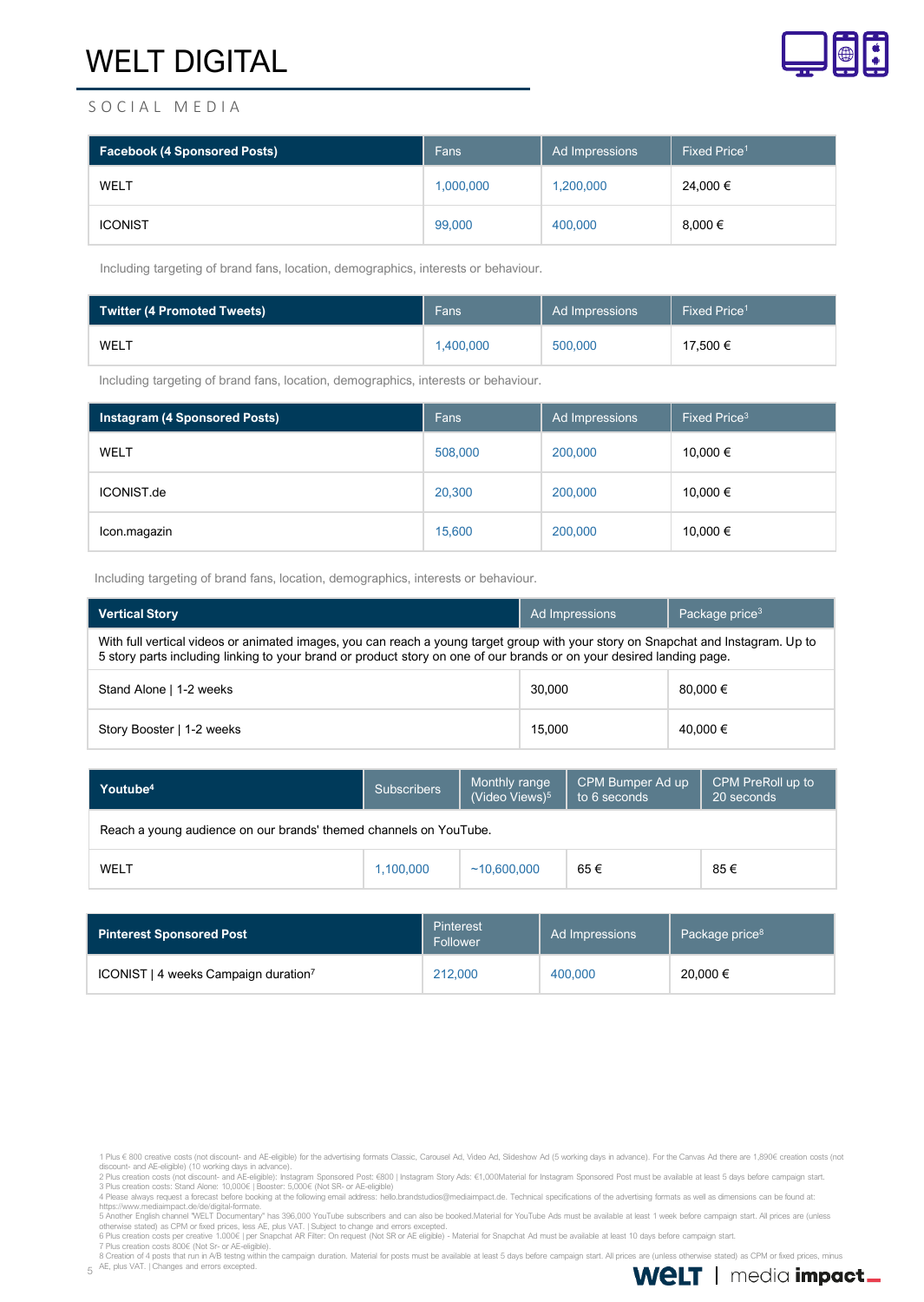

#### S P E C I A L S

| <b>VERTICALS</b>                                                                                      |                                  |
|-------------------------------------------------------------------------------------------------------|----------------------------------|
| New high-quality, journalistic environments from the<br>WELT editorial team.                          | Strategic partnerships possible. |
| THEMES:<br>Finance, Middle Class, New Mobility, Smart Living, Food,<br>Travel, Health, Sustainability | Prices and Packages on request.  |

| <b>WELT Theme special<sup>1</sup></b> |                                                                                                                                                                                            | Ad Impressions | Package price                 |  |  |  |
|---------------------------------------|--------------------------------------------------------------------------------------------------------------------------------------------------------------------------------------------|----------------|-------------------------------|--|--|--|
|                                       | Logointegration (Desktop/MEW), Billboard, Medium Rectangle (multiscreen) <sup>2</sup>                                                                                                      |                |                               |  |  |  |
|                                       | <b>Theme special standard</b>   2-4 weeks<br>Logo integration within the theme stage on the homepage (2-3 days)                                                                            | 790,000        | 29.150 €                      |  |  |  |
|                                       | <b>Theme special S</b> incl. Advertorial <sup>3</sup>   2-4 weeks<br>Logo integration within the theme stage on the homepage (3 days)<br>Included Advertorial <sup>3</sup> (4,000,000 Als) | 790.000        | 54.150 €                      |  |  |  |
|                                       | <b>Theme special M</b> incl. Brand Story $M^3$   4 weeks<br>Logo integration within the theme stage on the homepage (4 days)<br>Included Brand Story M (50,000 Story Views)                | 970.000        | 161.950€ Q1-Q3<br>168.500€ Q4 |  |  |  |
|                                       | <b>Theme special L</b> incl. Brand Story $L^3$   4-6 Wochen<br>Logo integration within the theme stage on the homepage (4 days)<br>Included Brand Story L (100,000 Story Views)            | 1.170.000      | 250.450€ Q1-Q3<br>260.950€ Q4 |  |  |  |

| <b>Cross-media Special Theme<sup>4</sup></b>                                                                                               | Ad Impressions <sup>7</sup> | Package price |  |  |  |
|--------------------------------------------------------------------------------------------------------------------------------------------|-----------------------------|---------------|--|--|--|
| Presented Content Traffic Package   Runtime 2-4 weeks   Header, Presenting-Footer, Sitebar + Medium Rectangle (Multiscreen) <sup>5,6</sup> |                             |               |  |  |  |
| Package S                                                                                                                                  | 250,000                     | 20,000 €      |  |  |  |
| Package M                                                                                                                                  | 500.000                     | 40.000 €      |  |  |  |
| Package L                                                                                                                                  | 1,000,000                   | 80.000 €      |  |  |  |

| Targeting Digital WELT Subscriber                                                                                                                                                    | Ad Impressions <sup>7</sup> | CPM surcharge $8$ |
|--------------------------------------------------------------------------------------------------------------------------------------------------------------------------------------|-----------------------------|-------------------|
| The approximately 130,000 <sup>2</sup> digital subscribers are given access to exclusive<br>content from Welt.de, and you as a customer have exclusive access to our<br>subscribers. | from 200,000                | 20€               |

- 
- 

7 Incl. app 8 Basis: CPM price list, prices are discount- & AE-able, can be combined with other targeting options.



<sup>1</sup> Topic special Topics can be found here: https://www.mediaimpact.de/data/uploads/2021/04/vku\_themenspecial\_welt\_pakete\_2021.pdf; Individual topics after consultation with the editorial team<br>2 The customer logo must be de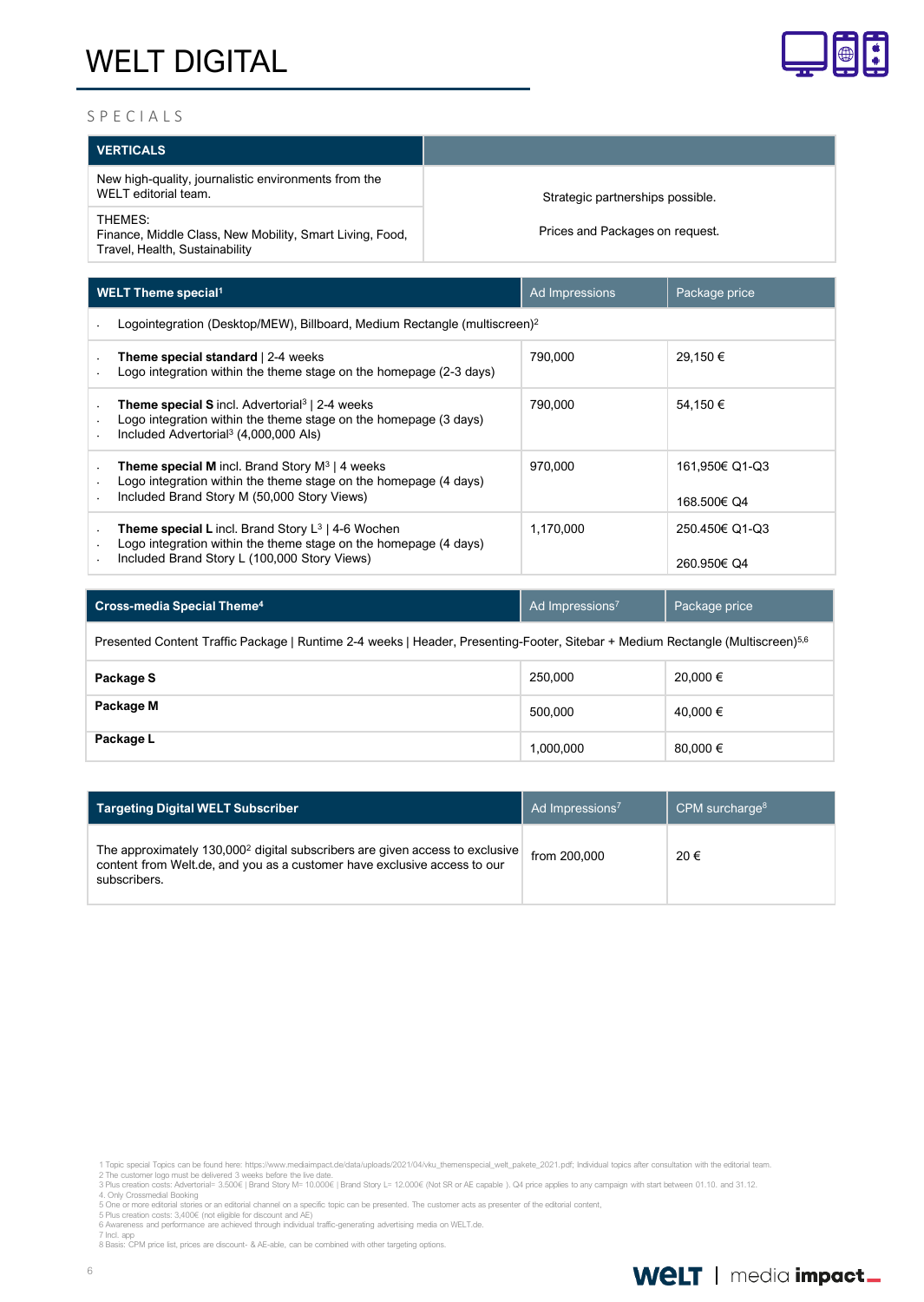

#### C P M - P L A C E M E N T S

| MULTISCREEN DISPLAY (Mobile, Desktop, Tablet)                                       |                                     |                                                                                |      |                           |     |                                               |     |
|-------------------------------------------------------------------------------------|-------------------------------------|--------------------------------------------------------------------------------|------|---------------------------|-----|-----------------------------------------------|-----|
|                                                                                     |                                     | AdBundle, Skyscraper,<br>Superbanner,<br>Native Style Ads,<br>Medium Rectangle |      | Wallpaper,<br>Halfpage Ad |     | Fireplace, Sitebar,<br>Billboard <sup>4</sup> |     |
| <b>Mobile Content Ad</b><br>$6:1 + 4:11$ ,<br>Mobile Native Style Ads <sup>1</sup>  |                                     | RoS & Custom                                                                   | 50 € | RoS & Custom              | 60€ | RoS &<br>Custom                               | 70€ |
| Mobile Content Ad 2:1,<br>Mobile-/ Social- <sup>2</sup> Medium<br>Rectangle         |                                     | RoS & Custom                                                                   | 60€  | RoS & Custom              | 70€ | RoS &<br>Custom                               | 80€ |
| Mobile Content Ad 1:1,<br>Understitial <sup>3</sup> ,<br>Interscroller <sup>3</sup> |                                     | RoS & Custom                                                                   | 72€  | RoS & Custom              | 82€ | RoS &<br>Custom                               | 92€ |
| <b>VIDEO</b>                                                                        |                                     |                                                                                |      |                           |     |                                               |     |
| <b>InText</b><br>Outstream Ads <sup>5</sup>                                         | At beginning,<br>till incl. 20 sec. | RoS & Custom                                                                   | 60€  |                           |     |                                               |     |

#### MULTISCREEN - Traffic distribution between stationary and mobile takes place according to availability

| Add-ons: | Device Only                       | Highest price category plus 5€ CPM extra charge                      |  |  |
|----------|-----------------------------------|----------------------------------------------------------------------|--|--|
|          | Double Dynamic Sitebar            | CPM Sitebar plus 5€ extra charge in combination with a mobile format |  |  |
|          | Expendable Ads                    | $+10 \in \text{CPM}$                                                 |  |  |
|          | Tandem- / Triple Ads              |                                                                      |  |  |
|          | 100% SoV-extra charge stationary* | Basic price + $15 \in \text{CPM}$                                    |  |  |

1 Billing possible in RoP on a CpC basis.

client acts as presenter of the editorial content,<br>5 Overlength (21-30 sec.) + 20 € CPM // Short spots (7-15 sec.) - 10 € CPM // VPAID + 10 € CPM; billing on CPCV basis (not bookable on BILD): RoS & Custom 19 cents, RoC 1

<sup>2</sup> Bookable in Facebook Instant Articles and Google AMP (Accelerated Mobile Pages) currently at AutoBild, Bild.de, finanzen.net, computerbild.de, transfermarkt.de, Lifeline (9monate.de, herzberatung.de,<br>harninkontinenz.de,